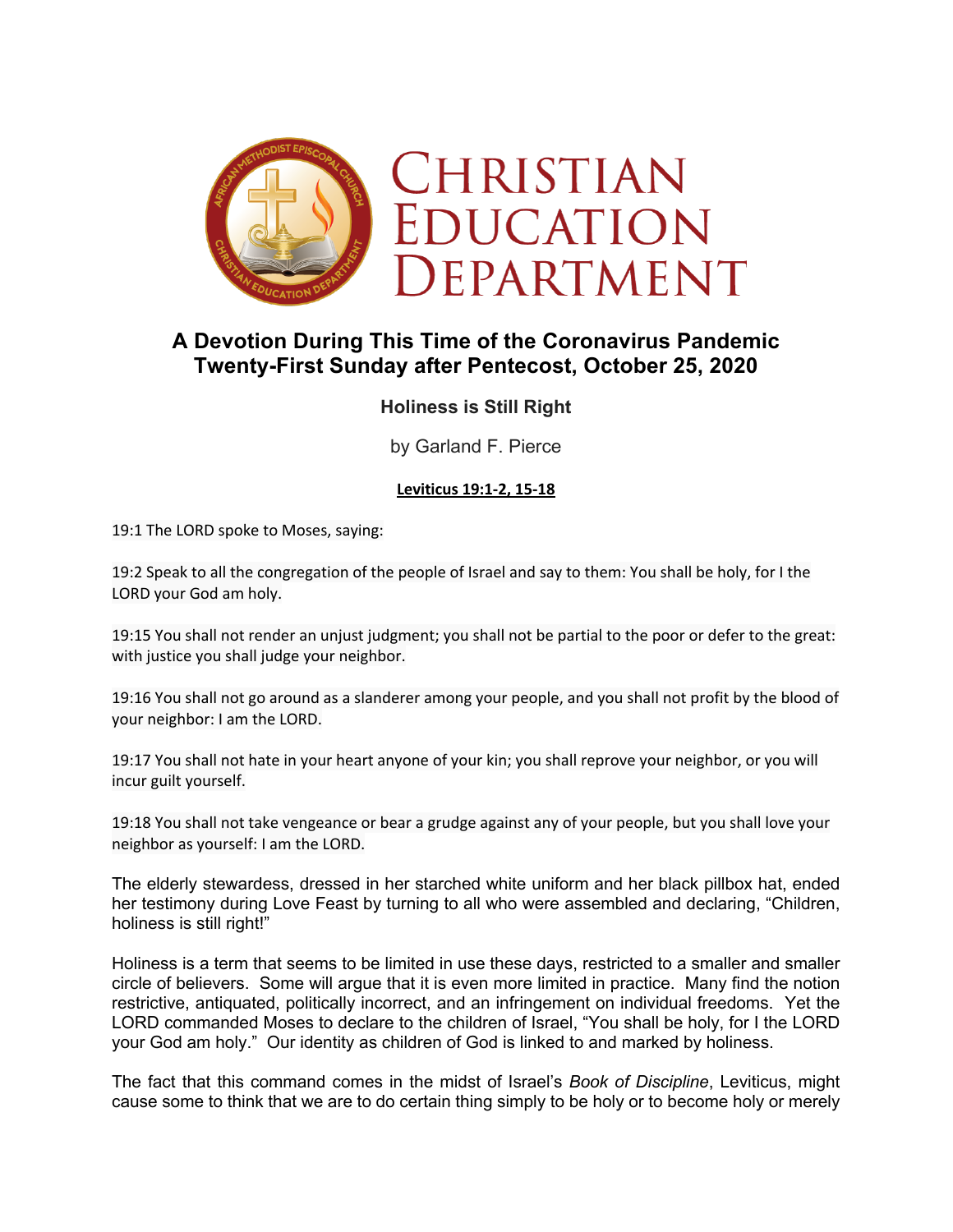to appear "holy." It is true that Leviticus lays out do's and don'ts for the children of Israel; but, what happens to our understanding related to the holy call of discipleship that God makes to each of us if we think about our holiness as part of our identity as beloved children of God. We are/shall be holy because God is holy and we are God's children, therefore having within these earthen, frail jars of clay holiness, sacredness, light, love, and goodness to be expressed and lived out. We follows God's commands not to be holy but because we are holy, already moving toward perfection. Our holy God requires us to live up to who God knows us to be—who we can be who we shall be. The way we live affects not just us but others around us, in our family, our community, and our world. Our lives, our actions matter! This pandemic has shown us this, at least all of us willing to see, listen, and heed.

Like Leviticus, Methodism has taught us this—personal holiness necessarily leads to social holiness. What we do and how we live can change us and change the world. That stewardess was absolutely correct; holiness is a fashion that never goes out of style. It looks good on you! Holiness is still right!

**TALK:** Take a moment to be silent, reflect, and share (write down)—How is holy living being expressed or demonstrated by you?

### **PRAY: (AMEC Hymnal, #775)**

**Increase in us, O Lord, a true knowledge of Your holy will, that we may devote ourselves to Your service in word and deed; and that, doing Your will with cheerfulness and diligence, and bearing all our trials with patience, we may go on, through Your mercy, into the joy of everlasting life. AMEN.**

### **ACT:**

1. Based on your reflections from the TALK section, start to think through and make a plan as to how you will be more intentional in holy living. For those US citizens, here are some practical actions to take: Participate in the current democratic process (voter registration, voting and encouraging others to do so-See: http://www.amev-alert.org.) For everyone, advocate by practicing social distancing as much as possible, wash your hands often, and wear face covering to help prevent the spread of COVID-19—See: http://www.amechealth.org.

2. See also the activity that accompanies this devotion.

3. Revisit the Psalm 23 Challenge first issued as part of the March 22, 2020 set of resources.

**Song:**

Take Time to Be Holy AMEC Hymnal, #286

1. Take time to be ho-ly, Speak oft with thy Lord; A-bide in Him al-ways, And feed on His Word; Make friends of God's chil-dren, Help those who are weak, For-get-ting in noth-ing His bless-ing to seek.